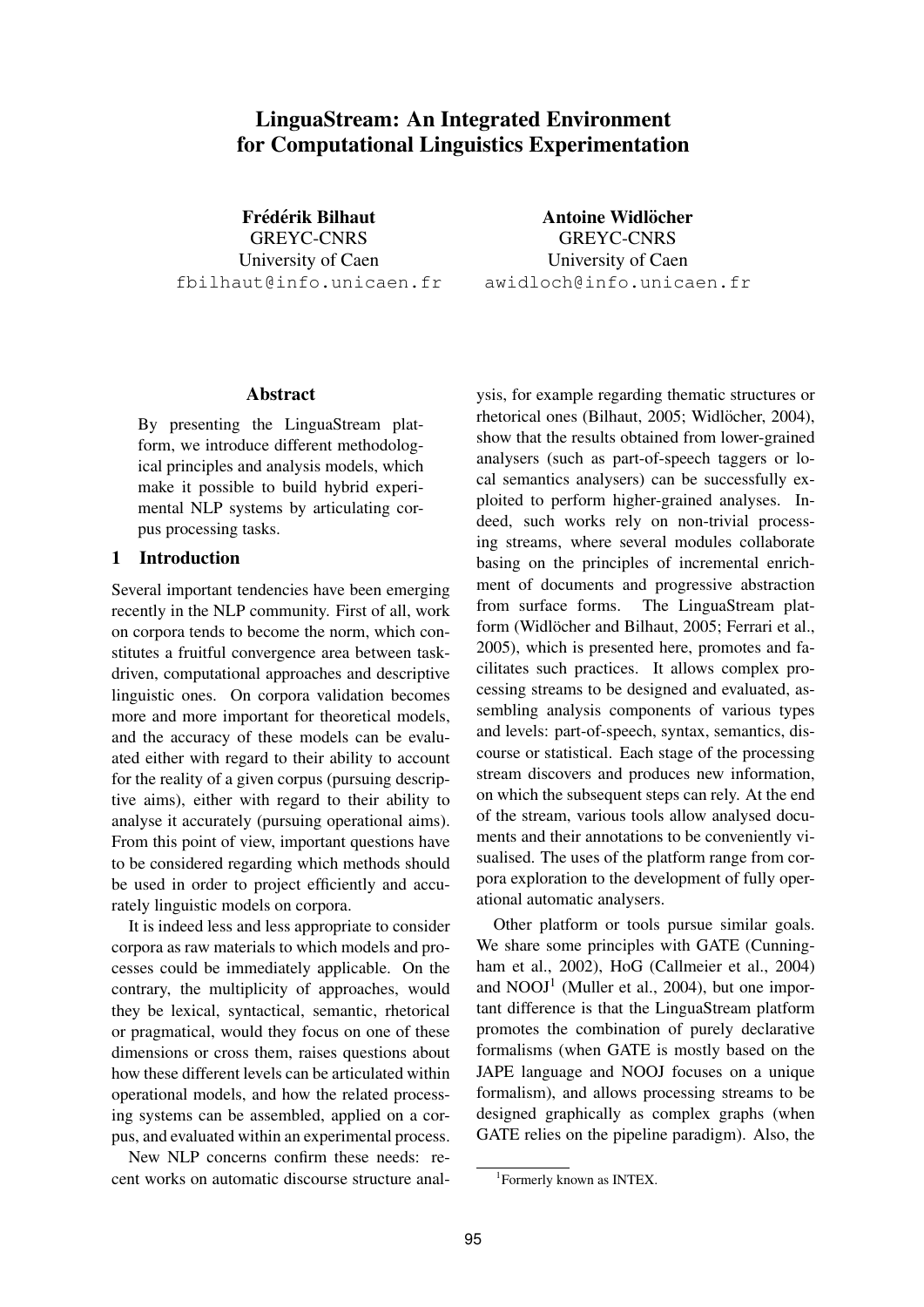

Figure 1: LinguaStream Integrated Environment

low-level architecture of LinguaStream is comparable to the HoG middleware, but we are more interested in higher-level aspects such as analysis models and methodological concerns. Finally, when other platforms usually enforce the use of a dedicated document format, LinguaStream is able to process any XML document. On the other hand, LinguaStream is more targeted to experimentation tasks on low amounts of data, when tools such as GATE or NOOJ allow to process larger ones.

### 2 The LinguaStream Platform

LinguaStream is an integrated experimentation environment targeted to researchers in NLP. It allows complex experiments on corpora to be realised conveniently, using various declarative formalisms. Without appropriate tools, the development costs that are induced by each new experiment become a considerable obstacle to the experimental approach. In order to address this problem, LinguaStream facilitates the realisation of complex processes while calling for minimal technical skills.

Its integrated environment allows processing streams to be assembled visually, picking individual components in a "palette" (the standard set contains about fifty components, and is easily extensible using a Java API, a macro-component system, and templates). Some components are specifically targeted to NLP, while others solve various issues related to document engineering (especially to XML processing). Other components are to be used in order to perform computations on the annotations produced by the analysers, to visualise annotated documents, to generate charts, etc. Each component has a set of parameters that allow their behaviour to be adapted, and a set of input and/or output sockets, that are to be connected using pipes in order to obtain the desired processing stream (see figure 2). Annotations made on a single document are organised in independent layers and may overlap. Thus, concurrent and ambiguous annotations may be represented in order to be solved afterwards, by subsequent analysers. The platform is systematically based on XML recommendations and tools, and is able to process any file in this format while preserving its original structure. When running a processing stream, the platform takes care of the scheduling of sub-tasks, and various tools allow the results to be visualised conveniently.

### Fundamental principles

First of all, the platform makes use of declarative representations, as often as possible, in order to define processing modules as well as their connections. Thus, available formalisms allow linguistic knowledge to be directly "transcribed" and used. Involved procedural mechanisms, committed to the platform, can be ignored. In this way, given rules are both descriptive (they provide a formal representation for a linguistic phenomenon) and operative (they can be considered as instructions to drive a computational process).

Moreover, the platform takes advantage of the complementarity of analysis models, rather than considering one of them as "omnipotent", that is to say, as able to express all constraint types. We indeed rely on the assumption that a complex analyser can successively adopt several points of view on the same linguistic data. Different formalisms and analysis models allow these different points of view. In a same processing stream, we can successively make use of regular expressions at the morphologic level, a local unification grammar at the phrasal level, finite state transducer at sentential level and constraint grammar for discourse level analysis. The interoperability between analysis models and the communication between components are ensured by a unified representation of markups and annotations. The latter are uniformly represented by feature sets, which are commonly used in linguistics and NLP, and allow rich and structured information representation. Every component can produce its own markup using preliminary markups and annota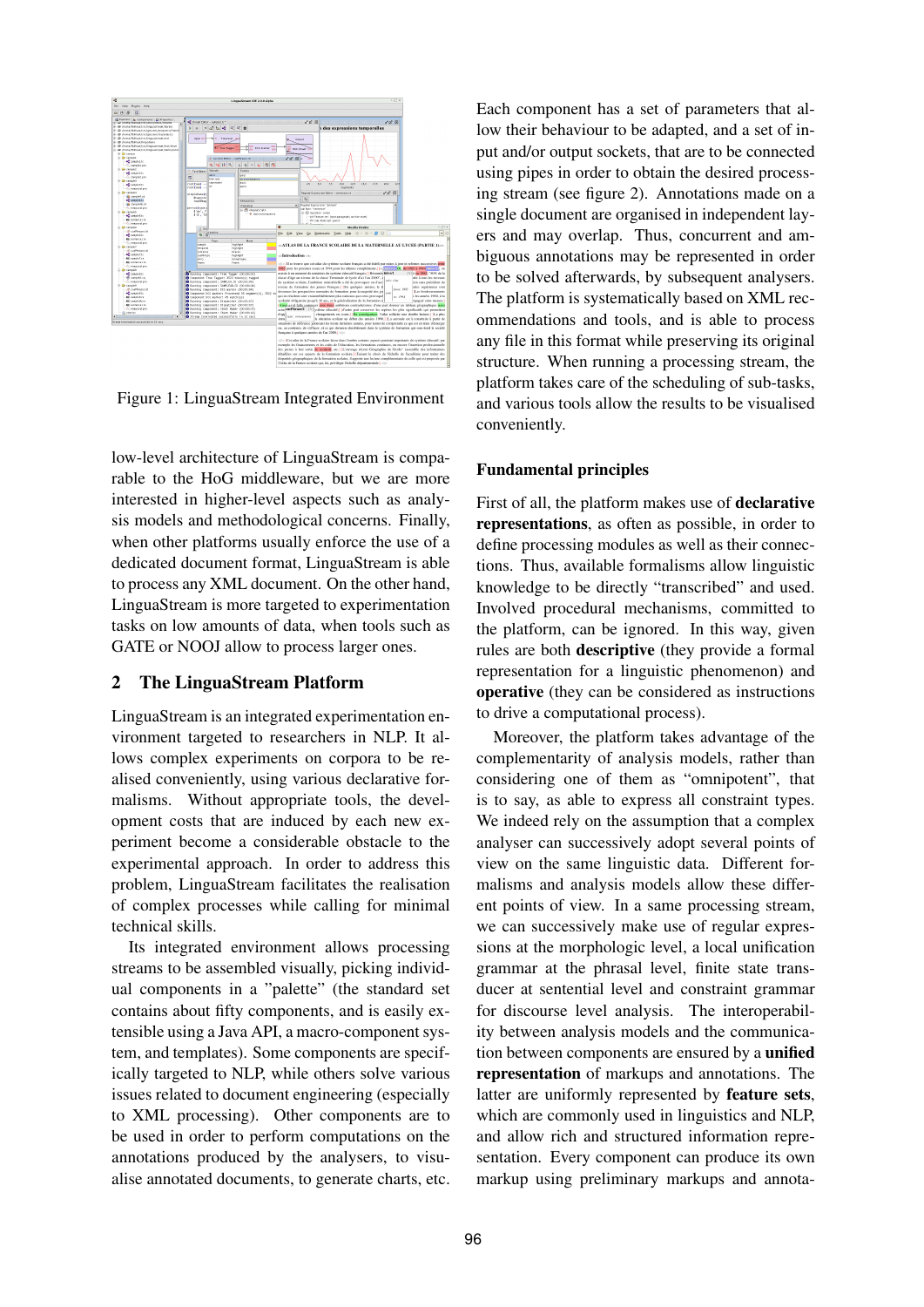tions. Available formalisms make it possible to express constraints on these annotations by means of unification. Thereby, the platform promotes progressive abstraction from surface forms. Insofar as each step can access to annotations produced upstream, high level analysers often only use these annotations, ignoring raw textual data.

Another fundamental aspect consists in the variability of analysis grain between different analysis steps. Many analysis models require a minimal grain to be defined, called *token*. For example, formalisms such as grammar or transducers need a textual unit (such as character or word) to which patterns are applied. When a component requires such a minimal grain, the platform allows to define locally the unit types which have to be considered as tokens. Any previously marked unit can be used as such: usual tokenisation in words or any other beforehand analysed elements (syntagms, sentences, paragraphs...). The minimal unit may differ from an analysis step to another and the scope of the available analysis models is consequently increased. In addition, each analysis module indicates antecedent markups to which it refers and considers as relevant. Other markups can be ignored and it makes it possible to partially rise above textual linearity. Combining these functionalities, it is possible to define different points of view on the document for each analysis step.

The modularity of processing streams promotes the reusability of components in various contexts: a given module, developed for a first processing stream may be used in other ones. In addition, every stream may be used as a single component, called macro-component, in a higher level stream. Moreover, for a given stream, each component may be replaced by any other functionally equivalent component. For a given subtask, a rudimentary prototype may *in fine* be replaced by an equivalent, fully operational, component. Thus, it is possible to compare processing results in rigourously similar contexts, which is a necessary condition for relevant comparisons.



Figure 2: A Simple Processing Stream

#### Analysis models

We indicated above some of the components which may be used in a processing stream. Among those which are especially dedicated to NLP, two categories have to be distinguished. Some of them consist in ready-made analysers linked to a specific task. For example, morpho-syntactic tagging (an interface with TreeTagger is provided by default) consists in such a task. Although some parameters allow to adapt the associated components to the task (tag set for a given language...), it is impossible to fundamentally modify their behaviour. Others, on the contrary, provide an analysis model, that is to say, firstly, a formalism for representing linguistic constraints by means of which the user can express expected processing. This formalism will usually rely on a specific operational model. These analysis models allow constraints to be expressed, on surface form as well as on annotations produced by the precedent analysers. All annotations are represented by feature sets and the constraints are encoded by unification on these structures. Some of the available systems follow.

- A system called EDCG (*Extended-DCG*) allows local unification grammars to be written, using the DCG (*Definite Clause Grammars*) syntax of Prolog. Such a grammar can be described in a pure declarative manner even if the features of the logical language may be accessed by expert users.
- A system called MRE (*Macro-Regular-Expressions*) allows patterns to be described using finite state transducers on surface forms and previously computed annotations. Its syntax is similar to regular expressions commonly used in NLP. However, this formalism not only considers characters and words, but may apply to any previously delimited textual unit.
- Another descriptive, prescriptive and declarative formalism called CDML (*Constraint-Based Discourse Modelling Language*) allows a constraint-based approach of formal description and computation of discourse structure. It considers both textual segments and discourse relations, and relies on expression and satisfaction of a set of primitive constraints (presence, size, boundaries...) on previously computed annotations.